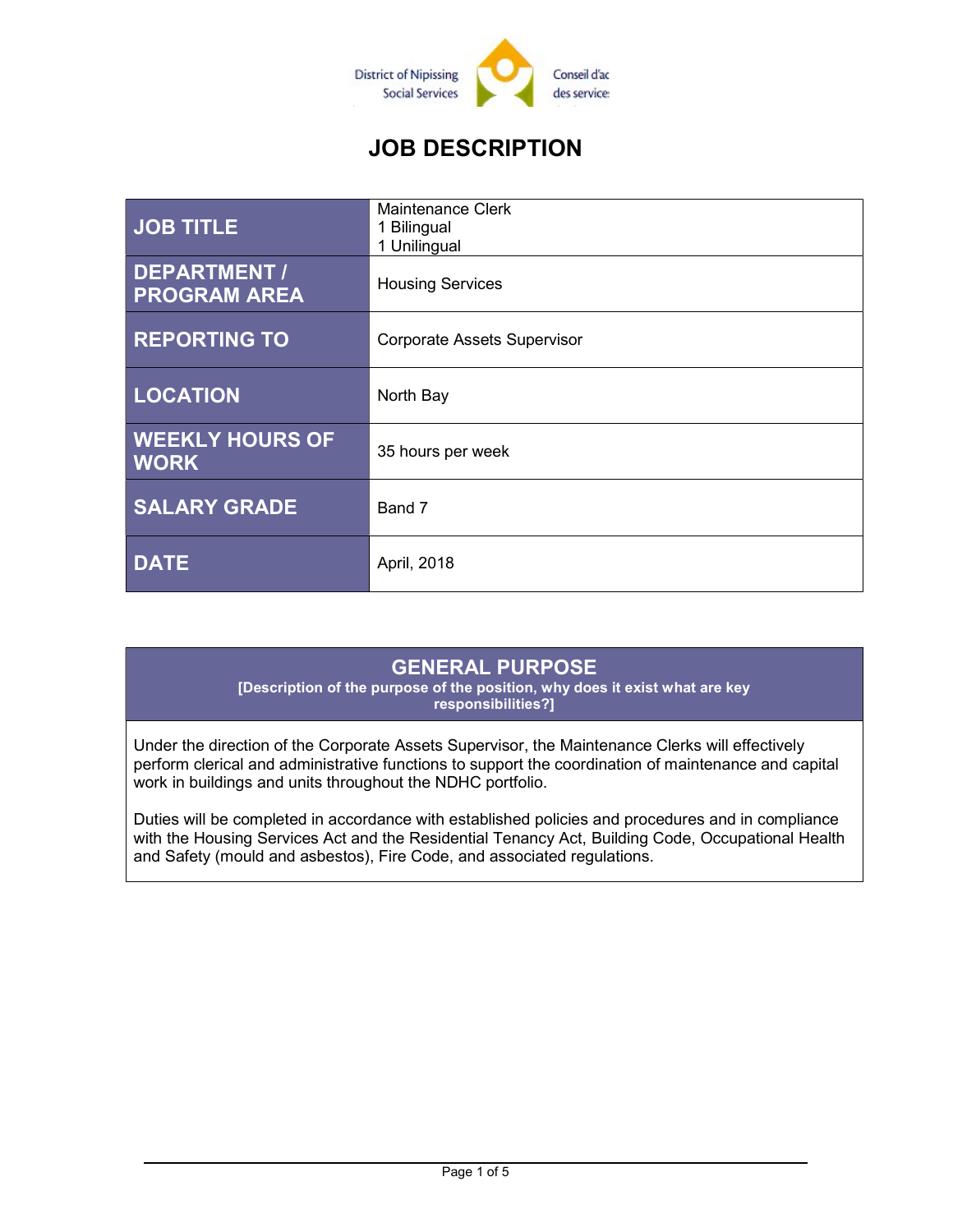#### KEY ACTIVITIES

[Name and list under each the key activities of the position and percentage estimate of time for each section.]

- Ensure the preservation of the housing portfolio by coordinating unit maintenance and capital work.
- Is the initial point of contact between tenants regarding maintenance and capital work.
- Coordinates the maintenance work order flow from client enquires received over the phone, at the front desk and electronically, by answering questions and helping to complete documents when needed. Clients can be defined as tenants, contractors, service agencies and staff.
- Manages challenging applicants/tenants with care by utilizing conflict-resolution skills to resolve issues prior to reaching escalation. Able to refer complex and irate applicants/tenants to supervisor.
- Maintains an attitude of service excellence by responding efficiently and effectively to tenants needs.
- Trouble shoots and resolves maintenance issues, with tenants over the phone or in person, when appropriate.
- Generates and distributes all work orders and purchase orders relating to maintenance, capital works and recurring work orders to maintenance staff and contractors using property management system. Request quotes as needed and in compliance with the purchasing policy.
- Coordinates and confirms work and timeframes with tenants, contractors and maintenance staff, by telephone or issuing 24 hour notices.
- Reviews, verifies and matches invoices to work orders and purchase orders and assigns account codes.
- Completes calculation for tenant charges, creates tenant invoices in the property management and finance systems and forwards to Supervisor Corporate Assets for approval. Forwards approved copies to Tenant Services and Finance.
- Schedules work for Custodians and Maintenance Persons.
- Summarizes all annual inspections forms and produces work orders.
- Maintains daily journal of calls received.
- Refers non routine requests to Maintenance Officer or Capital Works Officer.
- Directs tenant enquiries and issues other than maintenance to the appropriate staff.
- Assists the Capital Works Officer to produce tender packages and maintain tender files.
- Attends Tender Opening meetings to take minutes and assists Capital Works Officer.
- Maintains Key Control Systems; activates and deactivates fob keys at unit move in and move out, retains the key log book including care and control of the portfolio master keys.
- Maintains Qualified Contractors list and files.
- Ensures WSIB clearance certificates and liability insurance are on file for all contractors.
- Tracks, maintains and updates SDS sheets for all buildings.
- Maintains all maintenance documentation and unit and building files.
- Prepares and maintains statistical information and reports regarding portfolio maintenance activities.
- Provides coverage when other Maintenance Clerk is absent

#### As a DNSSAB employee, the position is responsible for creating, maintaining and actively participating in a respectful workplace that is free of all forms of harassment, discrimination and violence.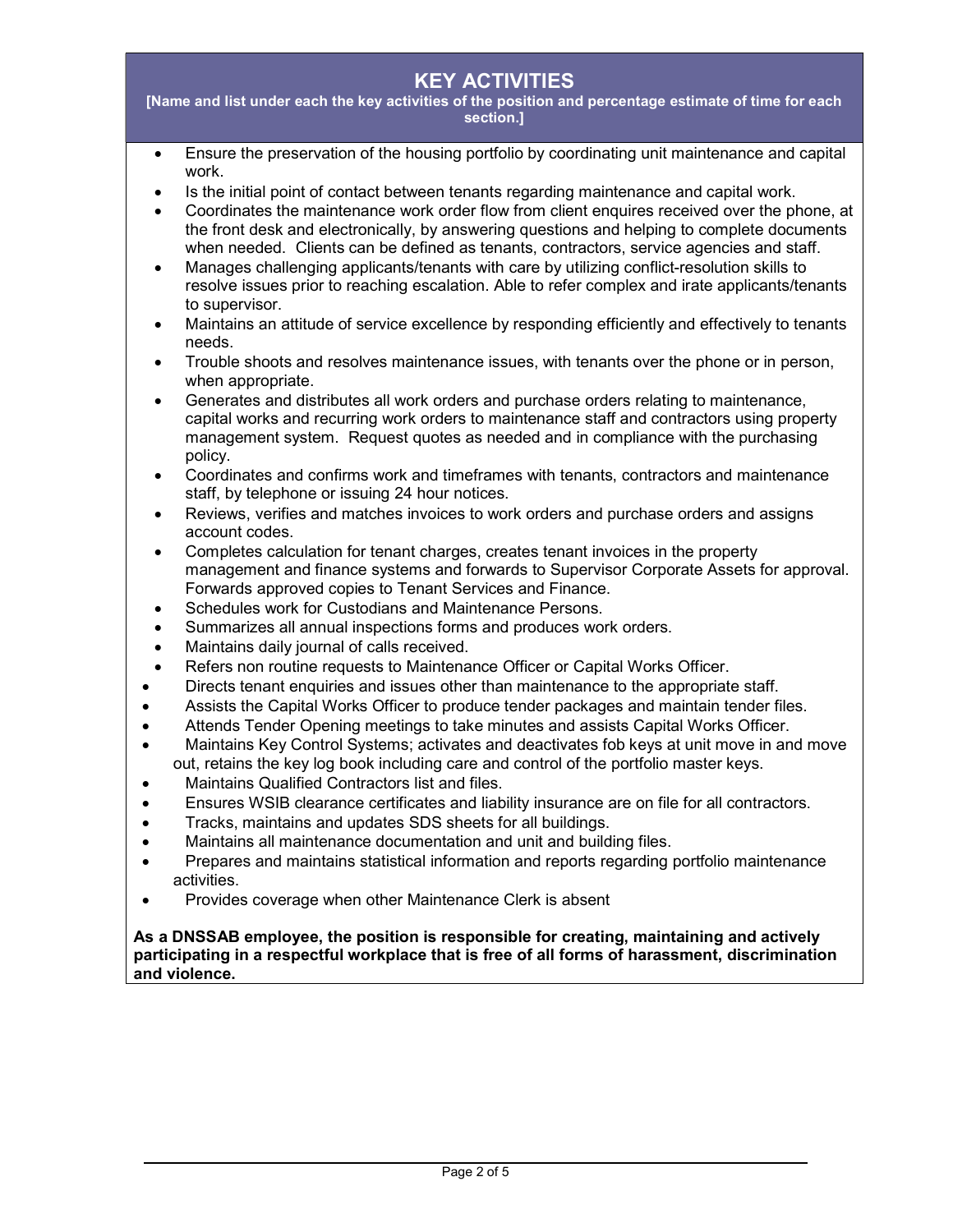# QUALIFICATIONS

- Post Secondary diploma in related property management or business administration discipline, or an acceptable combination of education and experience;
- Two years' experience in building maintenance;
- Knowledge of the Housing Services Act, Building Code, Occupational Health and Safety (mould and asbestos), Fire Code, and legislation and accompanying regulations;
- Knowledge of and experience in delivering excellent customer service;
- Detail oriented with keen observation skills;
- High-level proficiency in desktop applications including Microsoft Office Suite;
- Ability to interpret and explain legislation, policy and procedures;
- Ability to communicate effectively and tactfully both oral and written;
- Ability to work in a stressful, fast-paced environment and recognize emergency situations;
- Ability to maintain composure, compassion and understanding during challenging situations;
- Ability to deal with a diverse client group with tact and diplomacy;
- Excellent organizational skills are required to organize and schedule daily work or tasks, while being sensitive to time constraints and resource availability. Will often be required to work toward meeting tight deadlines.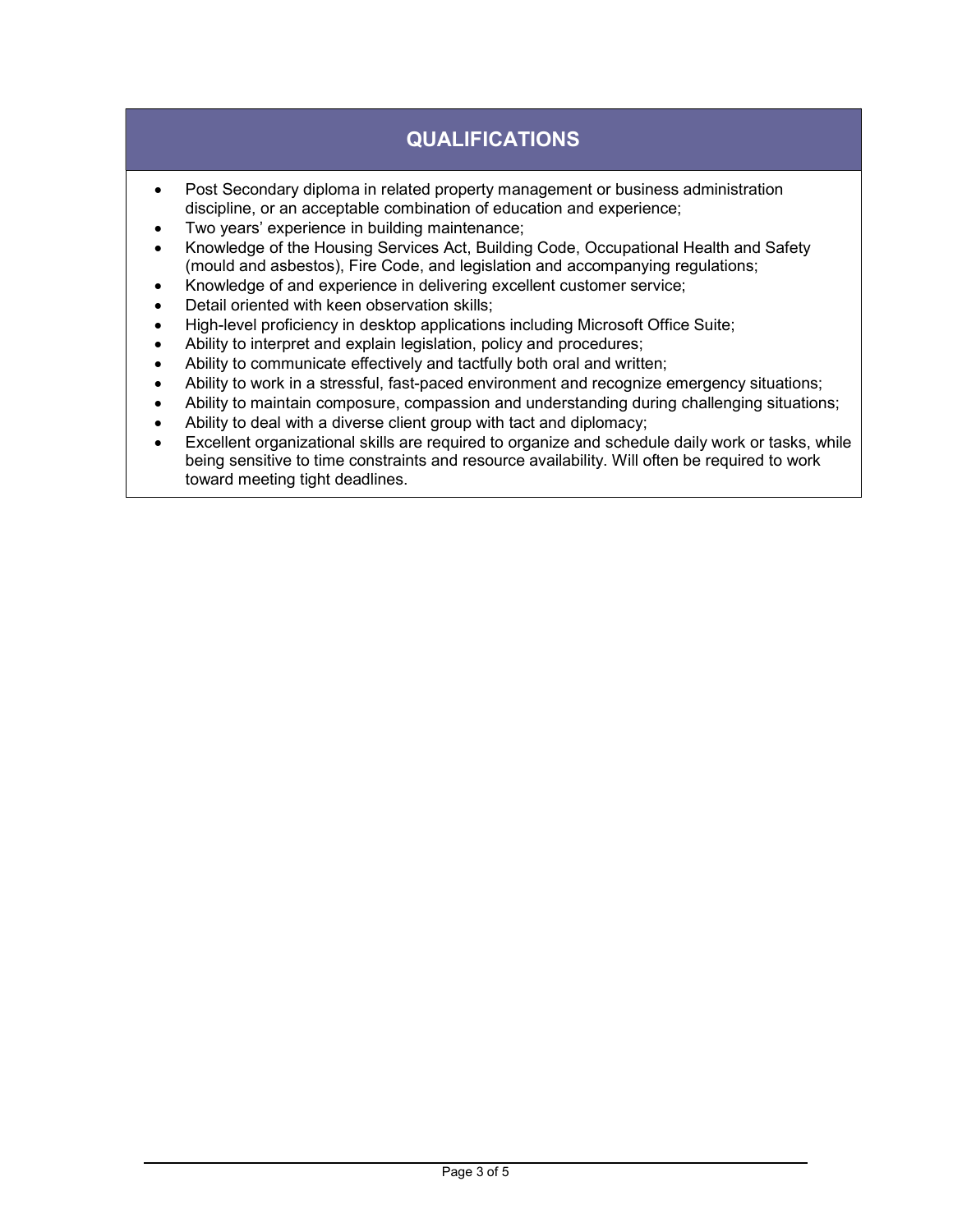## COMPENSABLE FACTORS

#### KNOWLEDGE

[This subfactor measures the general knowledge and specialized or vocational training necessary to perform the job duties in a satisfactory manner and has no relationship to the academic achievement of an employee. The degree levels are normally expressed in terms of formal education or equivalent. Similar levels of achievement can be obtained through related experience, courses or selfimprovement.]

Post-secondary Diploma plus additional program up to 2 years or equivalent.

#### EXPERIENCE

[Should be considered when the degrees of knowledge are established. It serves as a scale of measurement for the amount of practical experience that an average individual having the appropriate theoretical knowledge, specific education and specialized training, would require to be able to perform the job duties.]

Two (2) years.

#### JUDGEMENT

[Measures the choice of action required in applying methods, procedures, or policies to complete the tasks.]

The job requires adapting established methods or procedures. Work involves a choice of methods or procedures or sequence.

### MENTAL EFFORT

[Measures the period of time wherein mental, visual and/or aural attentiveness is required on the job. Both the frequency and duration of the effort are to be considered.]

Almost continuous periods of intermediate duration.

### PHYSICAL ACTIVITY

[Measures the physical activity by the type and duration required to perform the duties.]

Medium activity of intermediate duration.

## **DEXTERITY**

[Measures the level of dexterity required by a job. The levels of manual dexterity are determined by considering the elements of speed and/or accurate hand/eye (or hand/foot) coordination. Movements can be either fine or coarse.]

Employee is required to perform tasks that demand the accurate coordination of fine movements, where speed is a secondary consideration.